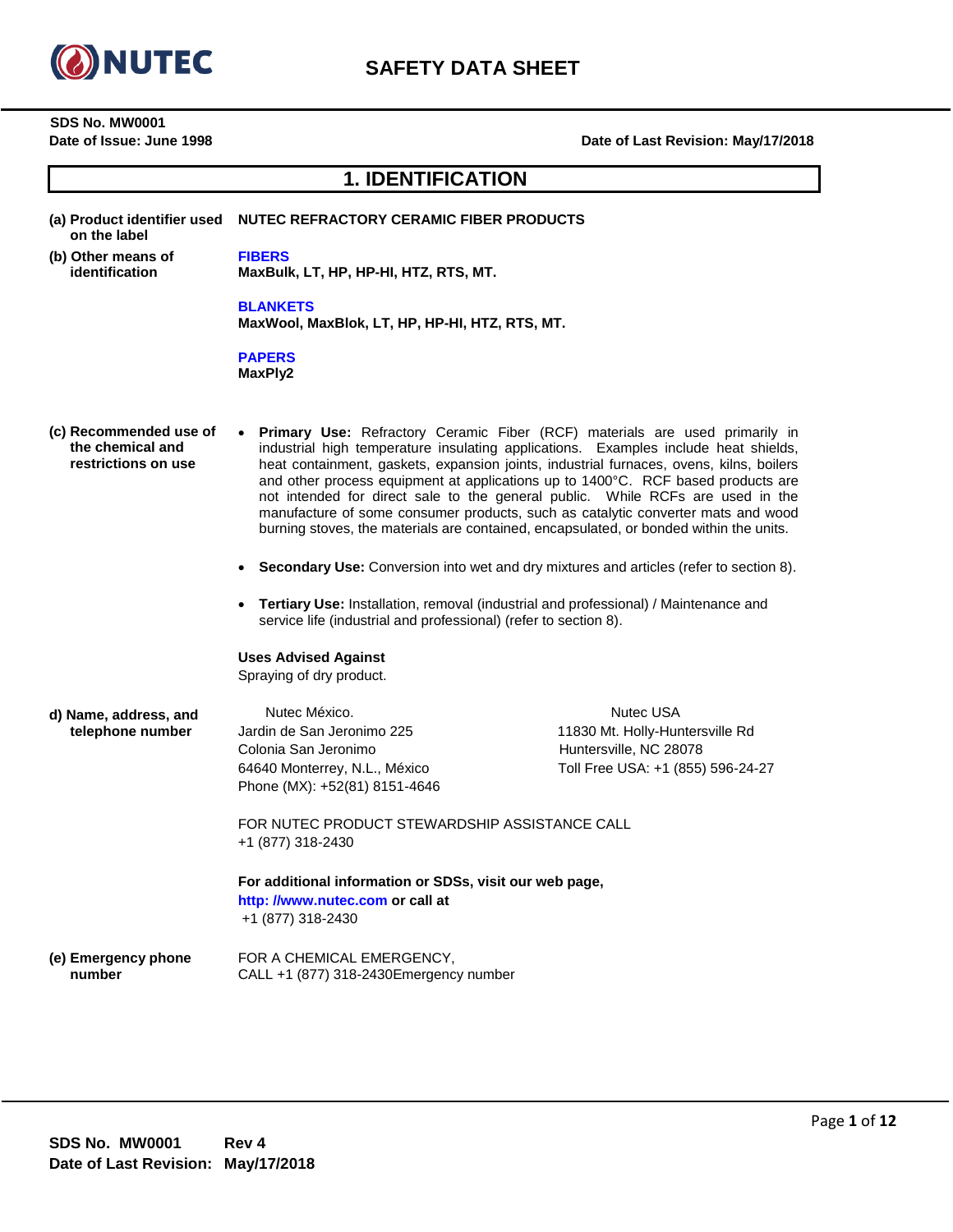

# **2. HAZARDS IDENTIFICATION**

#### **(a) Classification of the chemical in accordance with paragraph (d) of §1910.1200**

The U.S. Occupational Safety and Health Administration (OSHA) Hazard Communication Standard (HCS) 2012 indicates that IARC Group 2B corresponds to OSHA HCS 2012 Category 2 carcinogen classification (see, e.g., §1910.1200, Appendix F, Part D).

### **(b) Signal word, hazard statement(s), symbol(s) and precautionary statement(s) in accordance with paragraph (f) of §1910.1200**

Under OSHA HCS 2012, RCF is classified as a category 2 carcinogen.

#### **Hazard Pictogram**



## **Signal Word**

Warning

**Hazard Statements** Suspected of causing cancer by inhalation.

#### **Precautionary statements**

Do not handle until all safety instructions have been read and understood. Use respiratory protection as required; see section 8 of the Safety Data Sheet.

If concerned about exposure, get medical advice. Store in a manner to minimize airborne dust. Dispose of waste in accordance with local, state and federal regulations.

#### **Supplementary Information**

May cause temporary mechanical irritation to exposed eyes, skin or respiratory tract. Minimize exposure to airborne dust.

#### **(c) Describe any hazards not otherwise classified that have been identified during the classification process**

Mild mechanical irritation to skin, eyes and upper respiratory system may result from exposure. These effects are usually temporary.

#### **(d) Mixture rule**

Not applicable.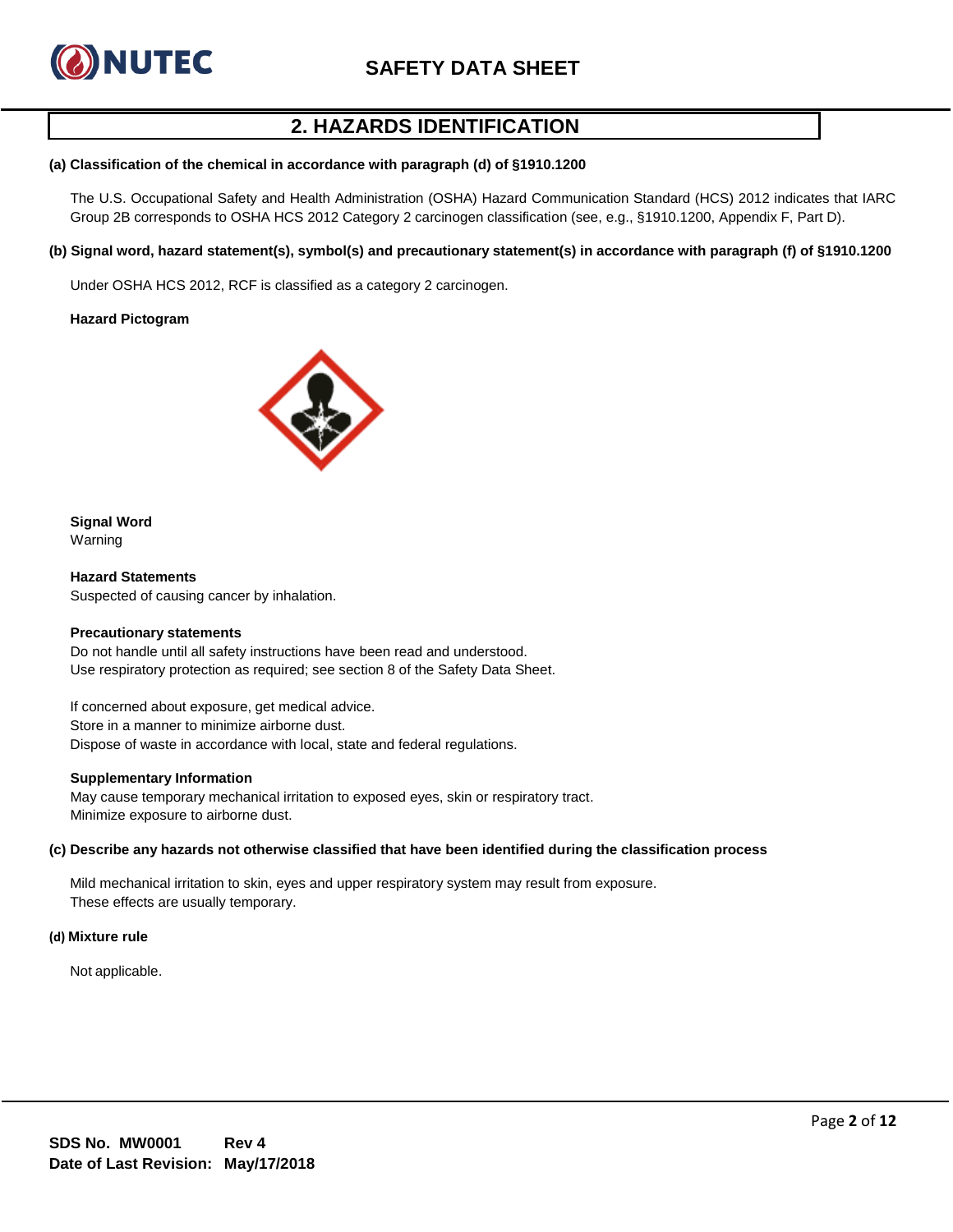

# **3. COMPOSITION / INFORMATION ON INGREDIENTS**

**(a) C (c) C REACH Reg. No. % BY WEIGHT hemical Name AS Number** Refractory Ceramic Fiber (RCF) 142844-00-6 01-2119458050-50-000-5 100

**(b) Common Name**

Refractory Ceramic Fiber

**Synonyms**: RCF, ceramic fiber, Alumino Silicate Wool (ASW), synthetic vitreous fiber (SVF), man-made vitreous fiber (MMVF), man-made mineral fiber (MMMF), high temperature insulation wool (HTIW)

#### **(d) Impurities and stabilizing additives**

Not applicable.

## **4. FIRST AID MEASURES**

**(a) Description of necessary measures, subdivided according to the different routes of exposure, i.e., inhalation, skin and eye contact, and ingestion**

#### **SKIN**

Handling of this material may cause mild mechanical temporary skin irritation. If this occurs, rinse affected areas with water and wash gently. Do not rub or scratch exposed skin.

### **EYES**

In case of eye contact, flush abundantly with water; have eye wash available. Do not rub eyes.

#### **NOSE AND THROAT**

If these become irritated move to a dust free area, drink water and blow nose. If symptoms persist, seek medical advice.

#### **(b) Most important symptoms/effects, acute and delayed**

Mild mechanical irritation to skin, eyes and upper respiratory system may result from exposure. These effects are usually temporary.

### **(c) Indication of immediate medical attention and special treatment needed, if necessary**

### **NOTES TO PHYSICIANS**

Skin and respiratory effects are the result of temporary, mild mechanical irritation; fiber exposure does not result in allergic manifestations.

# **5. FIRE FIGHTING MEASURES**

## **(a) Suitable (and unsuitable) extinguishing media**

Use extinguishing agent suitable for surrounding combustible materials.

## **(b) Specific hazards arising from the chemical (e.g., nature of any hazardous combustion products):**

Non-combustible products, class of reaction to fire is zero. Packaging and surrounding materials may be combustible

## **(c) Special protective equipment and precautions for fire-fighters**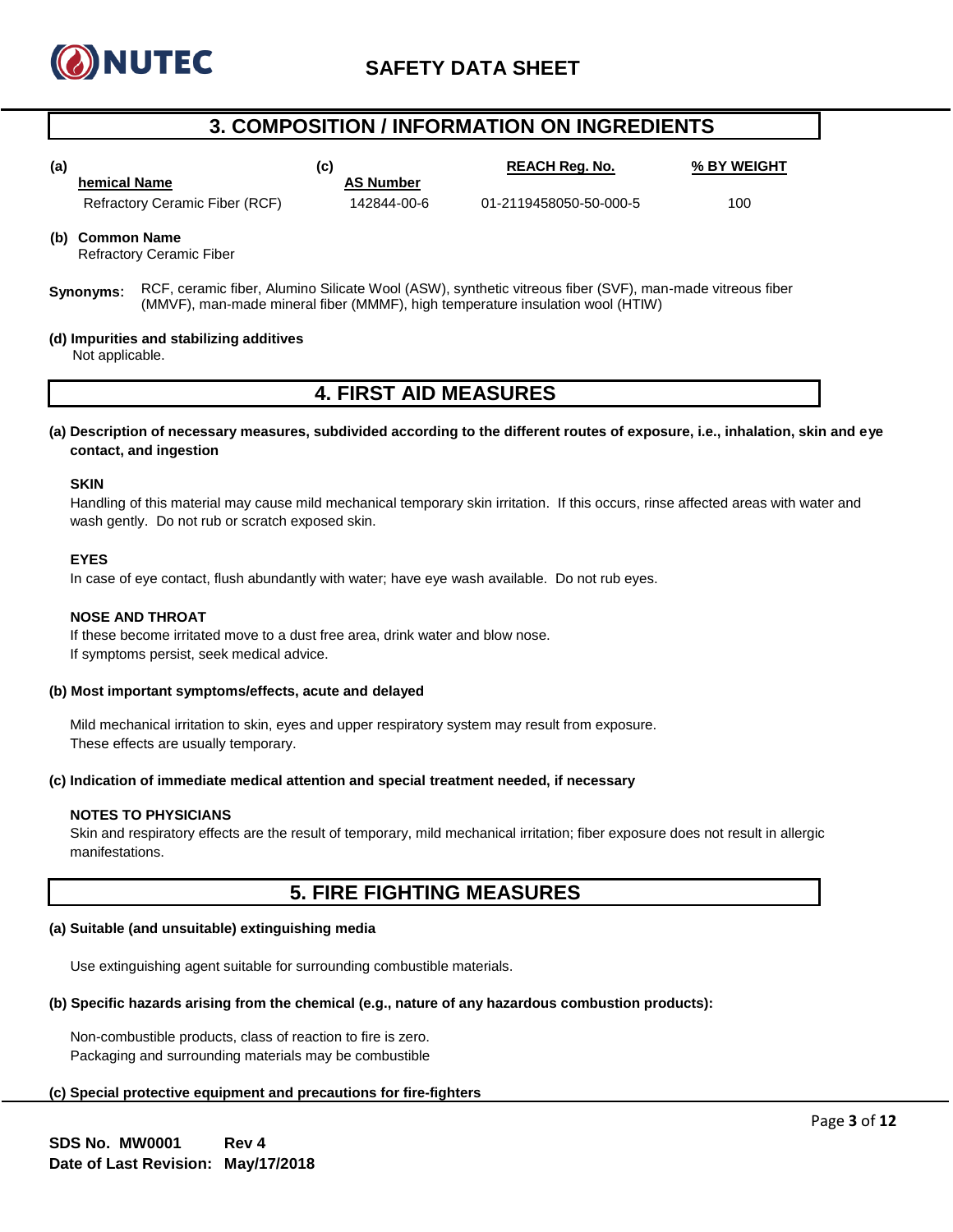

**NFPA Codes: Flammability: 0 Health: 1 Reactivity: 0 Special: 0**

# **6. ACCIDENTAL RELEASE MEASURES**

#### **(a) Personal precautions, protective equipment, and emergency procedures**

Minimize airborne dust. Compressed air or dry sweeping should not be used for cleaning. See Section 8 "Exposure Controls / Personal Protection" for exposure guidelines.

#### **(b) Methods and materials for containment and cleaning up**

Frequently clean the work area with vacuum or wet sweeping to minimize the accumulation of debris. Do not use compressed air for clean-up.

## **7. HANDLING AND STORAGE**

#### **(a) Precautions for safe handling**

Handle fiber carefully to minimize airborne dust. Limit use of power tools unless in conjunction with local exhaust ventilation. Use hand tools whenever possible.

#### **(b) Conditions for safe storage, including any incompatibilities**

Store in a manner to minimize airborne dust.

#### **EMPTY CONTAINERS**

Product packaging may contain residue. Do not reuse.

# **8. EXPOSURE CONTROLS/PERSONAL PROTECTION**

**(a) OSHA permissible exposure limit (PEL), American Conference of Governmental Industrial Hygienists (ACGIH) Threshold Limit Value (TLV), and any other exposure limit used or recommended by the chemical manufacturer, importer, or employer preparing the safety data sheet, where available**

| <b>Component</b>                          | OSHA PEL             | <b>NIOSH REL</b>         | <b>ACGIH TLV</b>           | <b>MANUFACTURER</b><br><b>REG</b> |
|-------------------------------------------|----------------------|--------------------------|----------------------------|-----------------------------------|
| Refractory<br>Ceramic, Fiber<br>$(RCF)$ , | None<br>established* | $0.5$ f/cc. 8-hr.<br>TWA | 0.2 f/cc TLV, 8-hr.<br>TWA | 0.5 f/cc, 8-hr. TWA**             |

\*Except for the state of California, where the PEL for RCF is 0.2 f/cc 8-hr TWA, there is no specific regulatory standard for RCF in the U.S. OSHA's "Particulate Not Otherwise Regulated (PNOR)" standard (29 CFR 1910.1000, Subpart Z, Air Contaminants) applies generally - Total Dust 15 mg/m<sup>3</sup>; Respirable Fraction 5 mg/m<sup>3</sup>.

\*\*In the absence of an OSHA PEL, the HTIW Coalition has adopted a recommended exposure guideline (REG), as measured under NIOSH Method 7400 B. For further information on the history and development of the REG see "Rationale for the Recommended Exposure Guideline" at Attachment II of the HTIW Coalition Product Stewardship Program [http://www.htiwcoalition.org/documents/PSP\\_2012.pdf](http://www.htiwcoalition.org/documents/PSP_2012.pdf).

#### **OTHER OCCUPATIONAL EXPOSURE LEVELS (OEL)**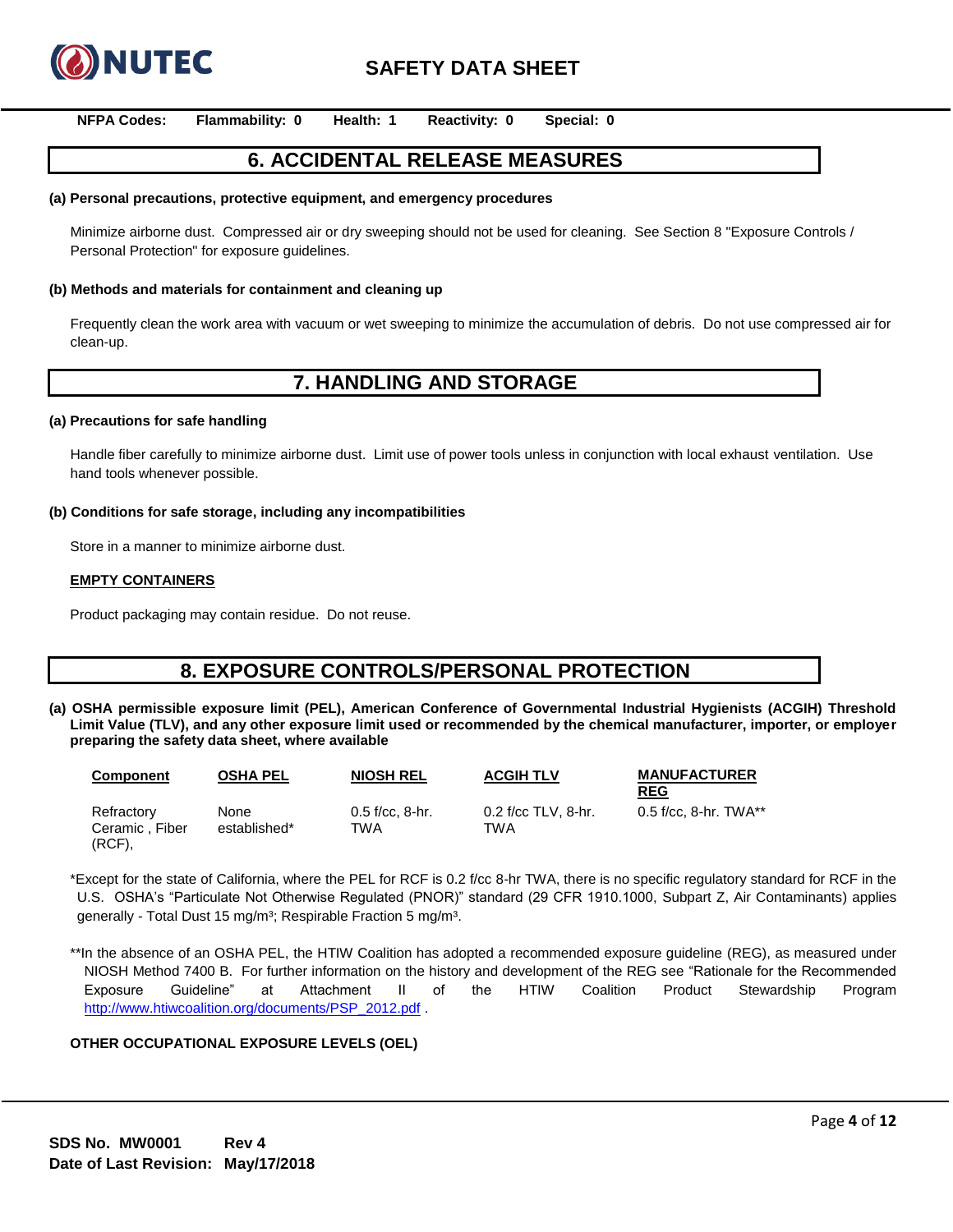

RCF-related occupational exposure limits vary internationally. Regulatory OEL examples include: California, 0.2 f/cc; Canadian provincial OELs ranging from 0.2 to 1.0 f/cc. The objectives and criteria underlying each of these OEL decisions also vary. The evaluation of occupational exposure limits and the determination of their applicability to the workplace are best performed, on a caseby-case basis, by a qualified Industrial Hygienist.

## **(b) Appropriate engineering controls**

Use engineering controls such as local exhaust ventilation, point of generation dust collection, down draft work stations, emission controlling tool designs and materials handling equipment designed to minimize airborne fiber emissions.

### **(c) Individual protection measures, such as personal protective equipment**

### **Skin Protection.**

Wear personal protective equipment (e.g gloves), as necessary to prevent skin irritation. Washable or disposable clothing may be used. If possible, do not take unwashed clothing home. If soiled work clothing must be taken home, employees should be informed on best practices to minimize non-work dust exposure (e.g., vacuum clothes before leaving the work area, wash work clothing separately, and rinse washer before washing other household clothes.

### **Eye Protection**

As necessary, wear goggles or safety glasses with side shields.

### **Respiratory Protection**

When engineering and/or administrative controls are insufficient to maintain workplace concentrations below the 0.5 f/cc REG or a regulatory OEL, the use of appropriate respiratory protection, pursuant to the requirements of OSHA Standards 29 CFR 1910.134 and 29 CFR 1926.103, is recommended. A NIOSH certified respirator with a filter efficiency of at least 95% should be used. The 95% filter efficiency recommendation is based on NIOSH respirator selection logic sequence for exposure to manmade mineral fibers. Pursuant to NIOSH recommendations, N-95 respirators are appropriate for exposures up to 10 times the NIOSH Recommended Exposure Limit (REL). With respect to RCF, both the NIOSH REL and the industry REG have been set at 0.5 fibers per cubic centimeter of air (f/cm<sup>3</sup>). Accordingly, N-95 would provide the necessary protection for exposures up to 5 f/cm<sup>3</sup>. Further, the Respirator Selection Guide published by 3M Corporation, the primary respirator manufacturer, specifically recommends use of N-95 respirators for RCF exposures. In cases where exposures are known to be above 5.0 f/cm<sup>3</sup>, 8 hour TWA, a filter efficiency of 100% should be used. Other factors to consider are the NIOSH filter series N, R or P -- (N) **N**ot resistant to oil, (R) **R**esistant to oil and (P) oil **P**roof. These recommendations are not designed to limit informed choices, provided that respiratory protection decisions comply with 29 CFR 1910.134.

The evaluation of workplace hazards and the identification of appropriate respiratory protection is best performed, on a case by case basis, by a qualified Industrial Hygienist.

### **Other Information**

- Concentrations based upon an eight-hour time weighted average (TWA) as determined by air samples collected and analyzed pursuant to NIOSH method 7400 (B) for airborne fibers.
- The manufacturer recommends the use of a full-facepiece air purifying respirator equipped with an appropriate particulate filter cartridge during furnace tear-out events and the removal of used RCF to control exposures to airborne fiber and the potential presence of crystalline silica.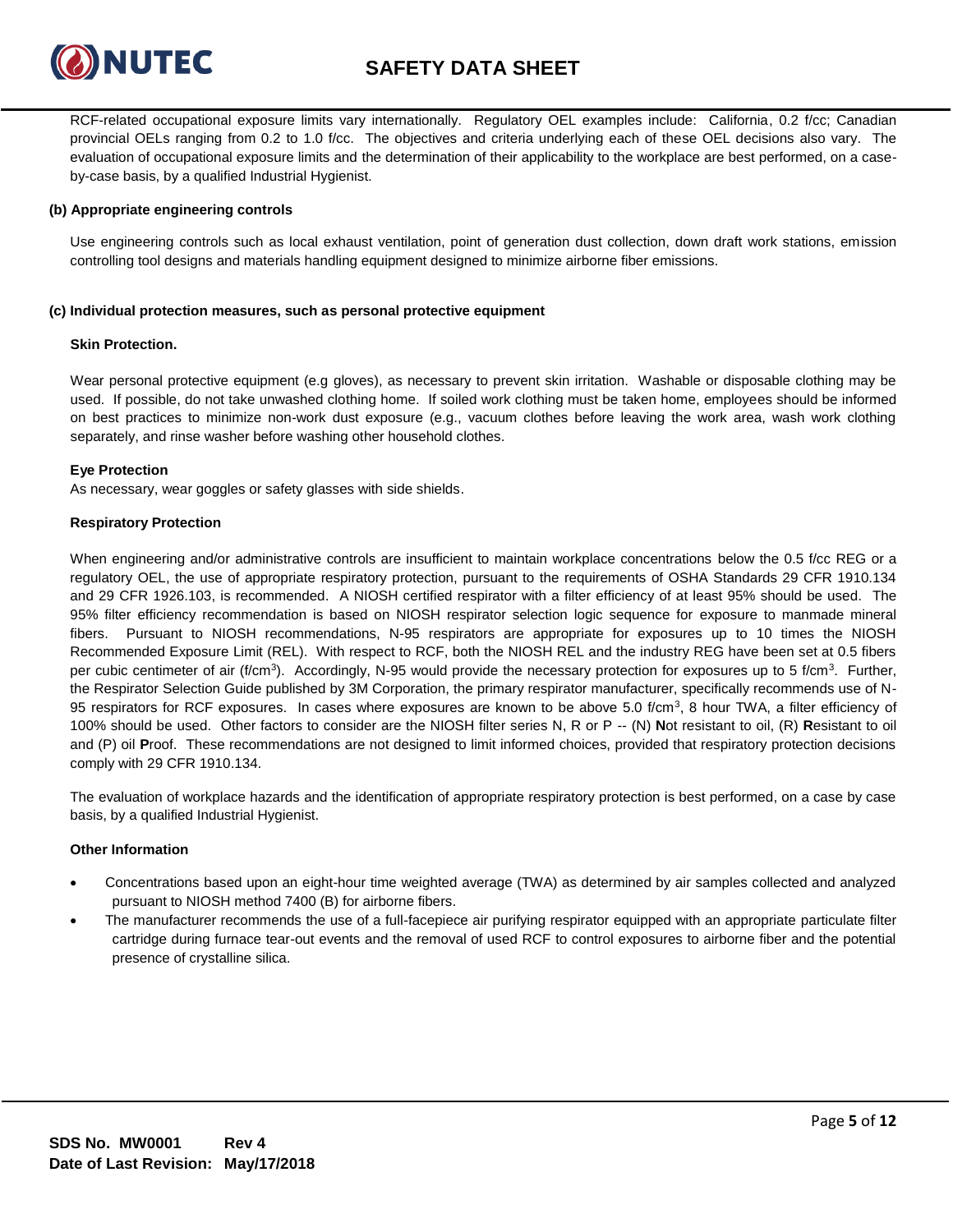

# **9. PHYSICAL AND CHEMICAL PROPERTIES**

| (a) Appearance                                 | White, fibrous wool | (i) Upper/lower flammability or<br>explosive limits | Not applicable |
|------------------------------------------------|---------------------|-----------------------------------------------------|----------------|
| (b) Odor                                       | Odorless            | (k) Vapor pressure                                  | Not applicable |
| (c) Odor threshold                             | Not applicable      | (I) Vapor density                                   | Not applicable |
| (d) pH                                         | Not applicable      | (m) Relative density                                | $2.50 - 2.75$  |
| (e) Melting point                              | 1760° C (3200° F)   | (n) Solubility                                      | Insoluble      |
| (f) Initial boiling point<br>and boiling range | Not applicable      | (o) Partition coefficient: n-<br>octanol/water      | Not applicable |
| (g) Flash point                                | Not applicable      | (p) Auto-ignition temperature                       | Not applicable |
| (h) Evaporation rate                           | Not applicable      | (g) Decomposition temperature                       | Not applicable |
| (i) Flammability                               | Not applicable      | (r) Viscosity                                       | Not applicable |

# **10. STABILITY AND REACTIVITY**

### **(a) Reactivity**

RCF is non-reactive.

### **(b) Chemical stability**

As supplied RCF is stable and inert.

### **(c) Possibility of hazardous reactions**

None.

### **(d) Conditions to avoid**

Please refer to handling and storage advice in Section 7.

#### **(e) Incompatible materials**

None.

## **(f) Hazardous decomposition products**

None.

# **11. TOXICOLOGICAL INFORMATION**

For more details on scientific publications referenced in this SDS see<http://www.htiwcoalition.org/publications.html>

## **(a) through (d)**

### **TOXICOKINETICS, METABOLISM AND DISTRIBUTION**

#### **Basic Toxicokinetics**

Exposure is predominantly by inhalation or ingestion. Man-made vitreous fibers of a similar size to RCF have not been shown to migrate from the lung and/or gut and do not become located in other organs of the body.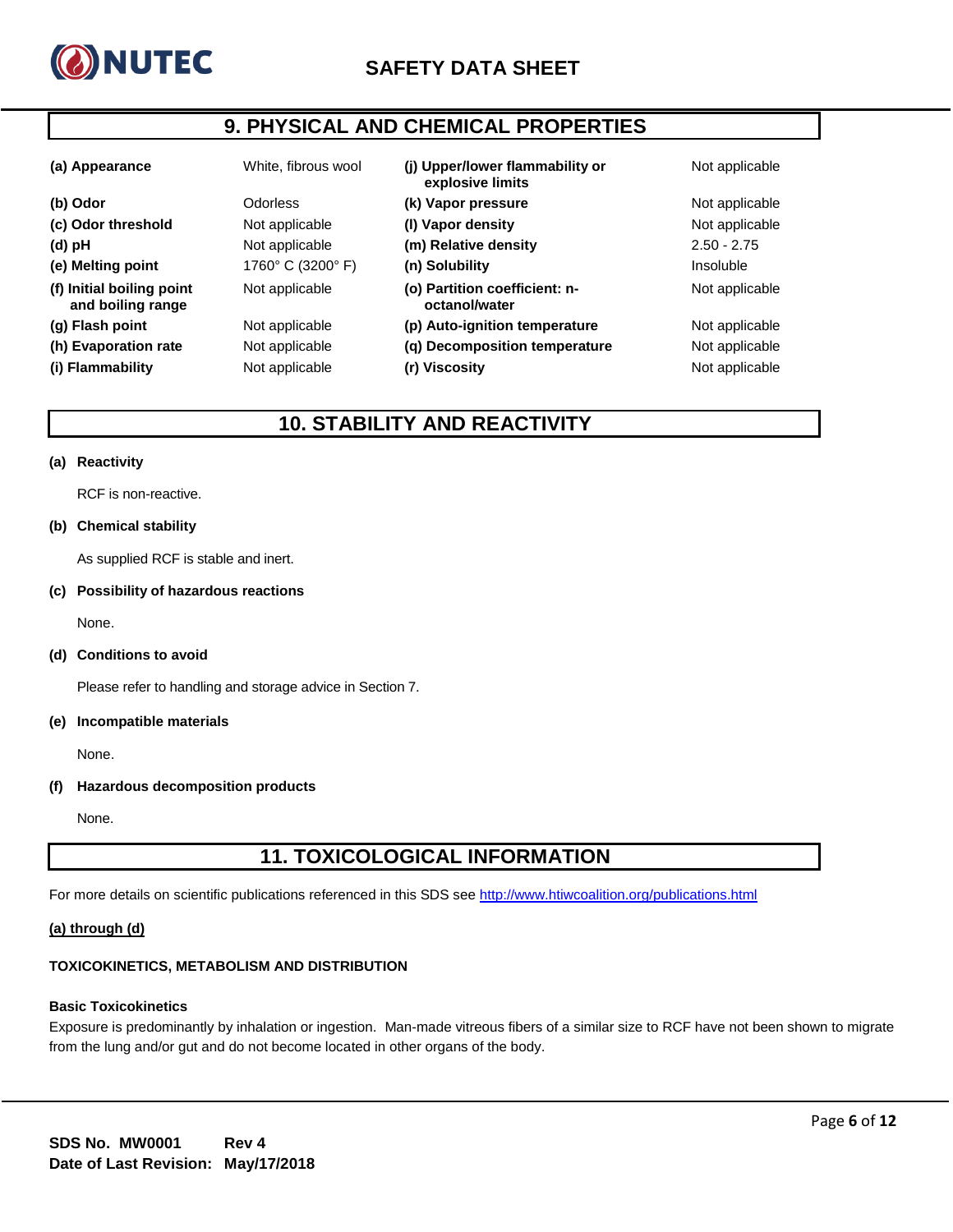

## **Human Toxicological Data/Epidemiology Data**

In order to determine possible human health effects following RCF exposure, the University of Cincinnati has been conducting medical surveillance studies on RCF workers in the U.S.A; this epidemiological study has been ongoing for 25 years and medical surveillance of RCF workers continues. The Institute of Occupational Medicine (IOM) has conducted medical surveillance studies on RCF workers in European manufacturing facilities.

Pulmonary morbidity studies among production workers in the U.S.A. and Europe have demonstrated an absence of interstitial fibrosis. In the European study a reduction of lung capacity among smokers has been identified, however, based on the latest results from a longitudinal study of workers in the U.S.A. with over 17-year follow-up, there has been no accelerated rate of loss of lung function (McKay et al. 2011).

A statistically significant correlation between pleural plaques and cumulative RCF exposure was evidenced in the U.S.A. longitudinal study.

The U.S.A. mortality study showed no excess mortality related to all deaths, all cancer, or malignancies or diseases of the respiratory system including mesothelioma (LeMasters et al. 2003).

### **Information on Toxicological Effects**

• *Acute toxicity: short term inhalation*

No data available: Short term tests have been undertaken to determine fiber (bio) solubility rather than toxicity; repeat dose inhalation tests have been undertaken to determine chronic toxicity and carcinogenicity.

- *Acute toxicity: oral* No data available: Repeated dose studies have been carried out using gavage. No effect was found.
- *Skin corrosion/irritation* Not a chemical irritant according to test method OECD no. 404.
- *Serious eye damage/irritation* Not possible to obtain acute toxicity information due to the morphology and chemical inertness of the substance.
- *Respiratory or skin sensitization* No evidence from human epidemiological studies of any respiratory or skin sensitization potential.
- G*erm cell mutagenicity/genotoxicity* Method: In vitro micronucleus test Species: Hamster (CHO) Dose: 1-35 mg/ml Routes of administration: In suspension Results: Negative
- *Carcinogenicity* Method: Inhalation, multi-dose Species: Rat Dose: 3 mg/m<sup>3</sup>, 9 mg/m<sup>3</sup> and 16 mg/m<sup>3</sup> Routes of administration: Nose only inhalation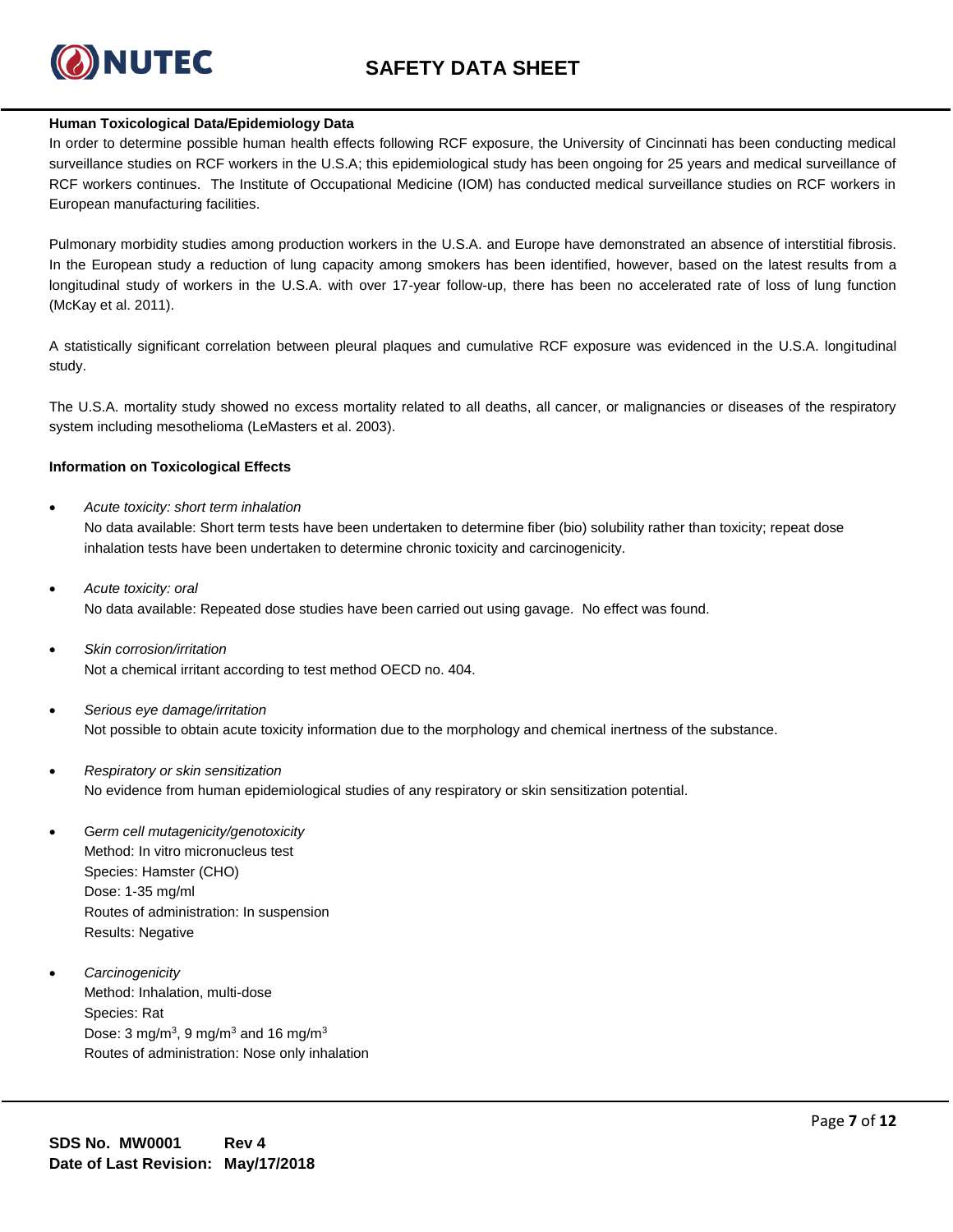

**NUTEC** 

Results: Fibrosis just reached significant levels at 16 and 9 mg/m<sup>3</sup> but not at 3 mg/m<sup>3</sup>. None of the parenchymal tumor incidences were higher than the historical control values for this strain of animal.

Method: Inhalation, single dose Species: Rat Dose: 30 mg/m3 Routes of administration: Nose only inhalation

Results: Rats were exposed to a single concentration of 200 WHO fibers/ml specially prepared RCF for 24 months. High incidence of exposure-related pulmonary neoplasms (bronchoalveolar adenomas and carcinomas) was observed. A small number of mesotheliomas were observed in each of the fiber exposure groups (Mast et al 1995a).

Method: Inhalation, single dose Species: Hamster Dose: 30 mg/m3 Routes of administration: Nose only inhalation Results: Hamsters were exposed to a single concentration of 260 WHO fibers/ml specially prepared RCF for 18 months and developed lung fibrosis, a significant number of pleural mesotheliomas (42/102) but no primary lung tumors (McConnell et al 1995). Method: Inhalation, single dose

Species: Rat

Dose: RCF1: 130 F/ml and 50 mg/m3 (25% of non fibrous particles)

RCF1a: 125 F/ml and 26 mg/m3 (2% of non fibrous particles)

Routes of administration: Nose only inhalation

Results: Rats were exposed to RCF1 and RCF1a for 3 weeks. The objective of the study was to compare lung retention and biological effects of the original RCF1 compared to RCF1a. The main difference of these 2 samples was the non-fibrous particle content of respectively 25% versus 2%. The post treatment observation was 12 months. Alveolar clearance was barely retarded after RCF1A exposure. After RCF1 exposure, however, a severe retardation of clearance was observed. (Bellmann et al 2001).

After intraperitoneal injection of ceramic fibers into rats in three experiments (Smith et al 1987, Pott et al 1987, Davis et al 1984), mesotheliomas were found in the abdominal cavity in two studies, while the third report (Pott et al 1987) had incomplete histopathology. Only a few mesotheliomas were found in the abdominal cavity of hamsters after intraperitoneal injection in one experiment (Smith et al 1987). However, the ceramic fibers tested were of relatively large diameter. When rats and hamsters were exposed via intraperitoneal injection, tumor incidence was related to fiber length and dose (Smith et al 1987, Pott et al 1987, Miller et al 1999, Pott et al 1989). (From SCOEL publication (EU Scientific Committee on Occupational Exposure Limits) SCOEL/SUM/165, September 2011).

• *Reproductive toxicity*

Method: Gavage

Species: Rat

Dose: 250mg/kg/day

Routes of administration: Oral

Results: No effects were seen in an OECD 421 screening study. There are no reports of any reproductive toxic effects of mineral fibers. Exposure to these fibers is via inhalation and effects seen are in the lung. Clearance of fibers is via the gut and the feces, so exposure of the reproductive organs is extremely unlikely.

• *STOT-single exposure* Not applicable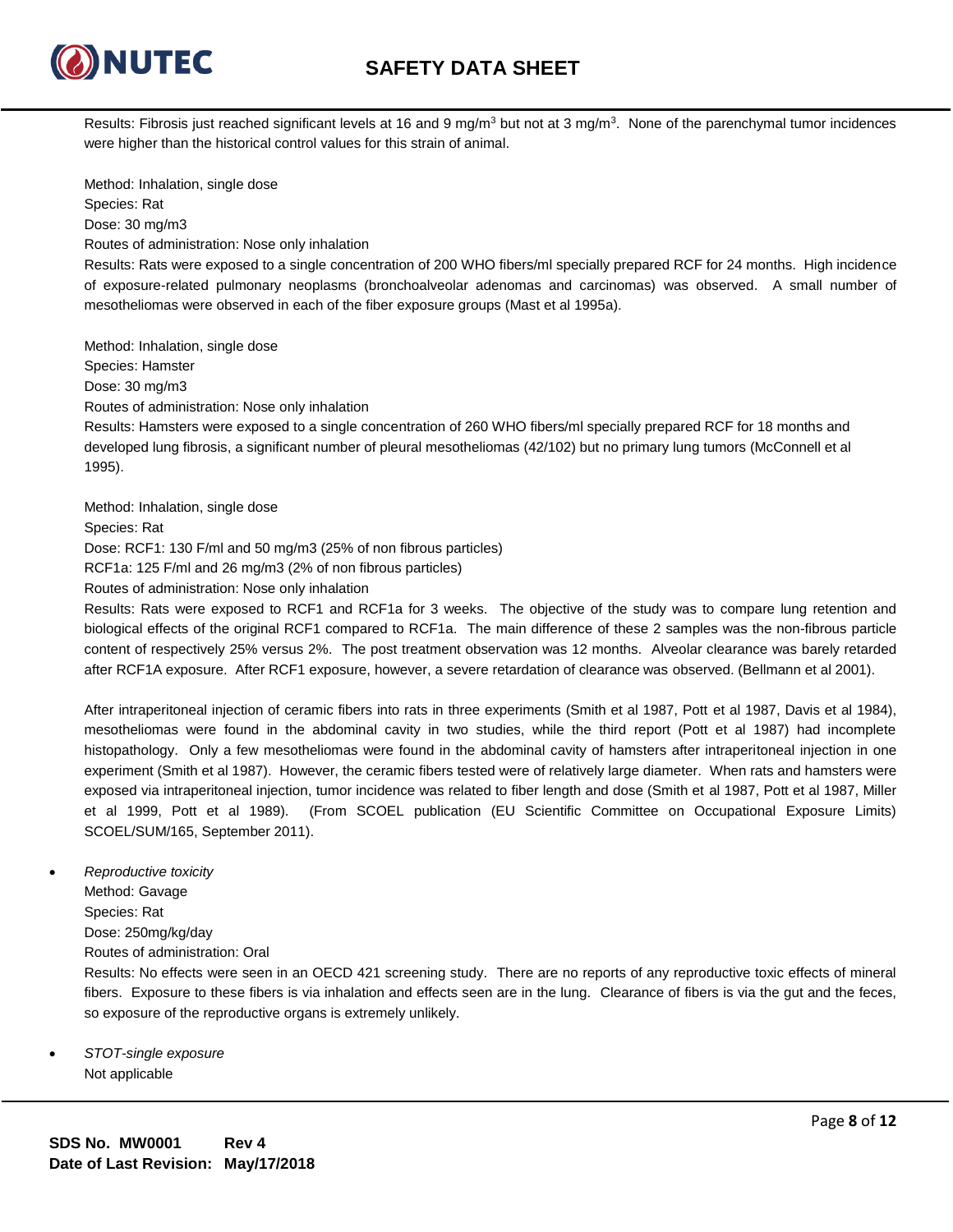

- *STOT-Repeated exposure* Not applicable
- *Aspiration hazard*  Not applicable

## **Irritant Properties**

Negative results have been obtained in animal studies (EU method B 4) for skin irritation. Inhalation exposures using the nose only route produce simultaneous heavy exposures to the eyes, but no reports of excess eye irritation exist. Animals exposed by inhalation similarly show no evidence of respiratory tract irritation.

Human data confirm that only mechanical irritation, resulting in itching, occurs in humans. Screening at manufacturers' plants in the UK has failed to show any human cases of skin conditions related to fiber exposure.

## **(e) International Agency for Research on Cancer and National Toxicology Program**

IARC, in 1988, Monograph v.43 (and later reaffirmed in 2002, v.81), classified RCF as possibly carcinogenic to humans (group 2B). IARC evaluated the possible health effects of RCF as follows:

- There is inadequate evidence in humans for the carcinogenicity of RCF.
- There is sufficient evidence in experimental animals for the carcinogenicity of RCF.

The Annual Report on Carcinogens (latest edition), prepared by NTP, classified respirable RCF as "reasonably anticipated" to be a carcinogen).

Not classified by OSHA.

# **12. ECOLOGICAL INFORMATION (Non-mandatory)**

| (a) Ecotoxicity (aquatic and<br>terrestrial, where available) | No known aquatic toxicity.                                                                                                                                                                                  |
|---------------------------------------------------------------|-------------------------------------------------------------------------------------------------------------------------------------------------------------------------------------------------------------|
| (b) Persistence and degradability                             | These products are insoluble materials that remain stable over time and are<br>chemically identical to inorganic compounds found in the soil and sediment;<br>they remain inert in the natural environment. |
| (c) Bioaccumulative potential                                 | No bioaccumulative potential.                                                                                                                                                                               |
| (d) Mobility in soil                                          | No mobility in soil.                                                                                                                                                                                        |
|                                                               | (e) Other adverse effects (such as No adverse effects of this material on the environment are anticipated.                                                                                                  |

**hazardous to the ozone layer)**

# **13. DISPOSAL CONSIDERATIONS (Non-mandatory)**

### **Waste Management**

To prevent waste materials from becoming airborne during waste storage, transportation and disposal, a covered container or plastic bagging is recommended.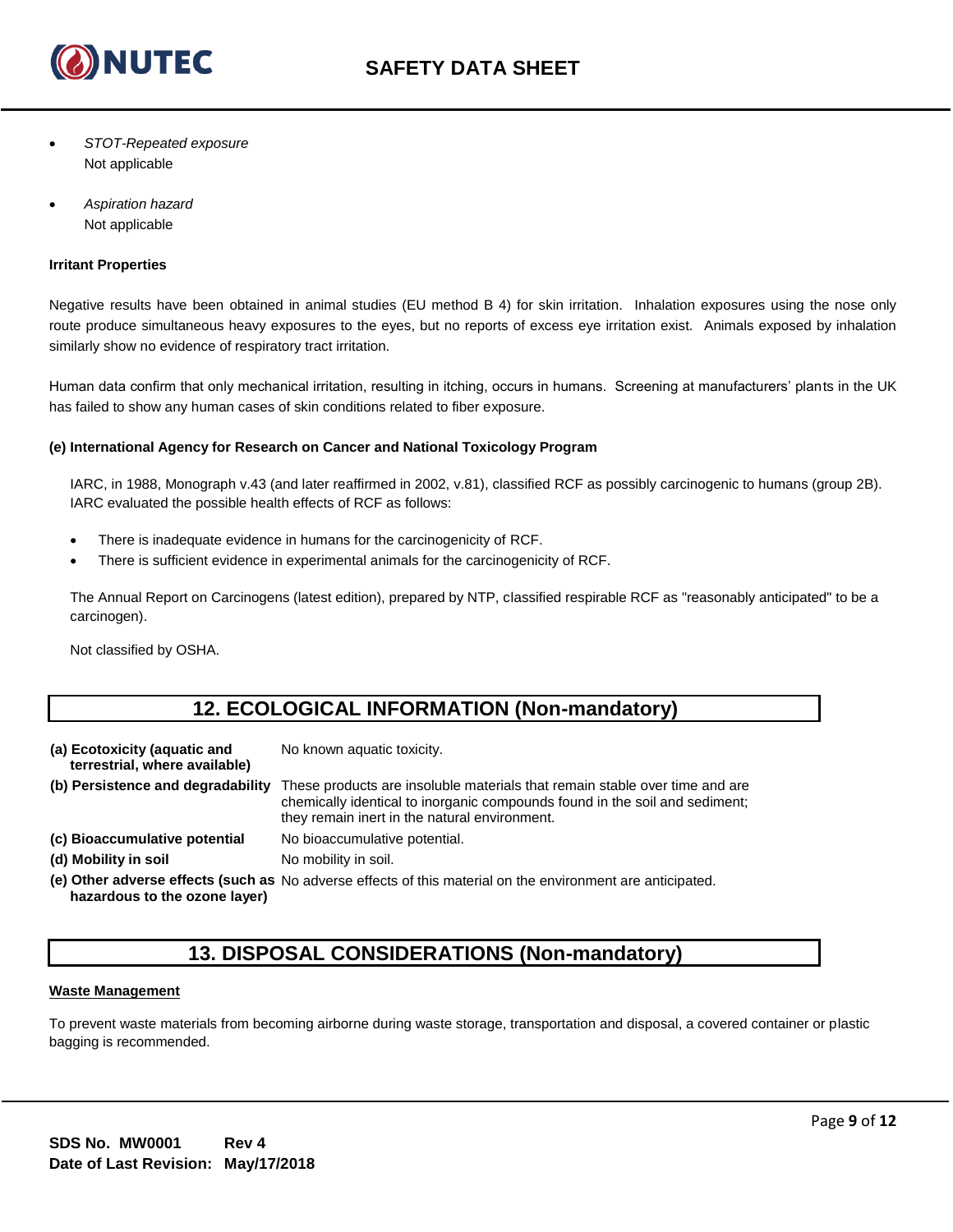

## **Disposal**

This product, as manufactured, is not classified as a listed or characteristic hazardous waste according to U. S. Federal regulations (40 CFR 261). Any processing, use, alteration or chemical additions to the product, as purchased, may alter the disposal requirements. Under U. S. Federal regulations, it is the waste generator's responsibility to properly characterize a waste material, to determine if it is a "hazardous" waste. Check local, regional, state or provincial regulations to identify all applicable disposal requirements.

# **14. TRANSPORT INFORMATION (Non-mandatory)**

| (a) UN number                                                                                                                                                                | Not Applicable         |
|------------------------------------------------------------------------------------------------------------------------------------------------------------------------------|------------------------|
| (b) UN proper shipping name                                                                                                                                                  | Not Applicable         |
| (c) Transport hazard class(es)                                                                                                                                               | Not Applicable         |
| (d) Packing group, if applicable                                                                                                                                             | Not Applicable         |
| (e) Environmental hazards (e.g., Marine pollutant (Yes/No))                                                                                                                  | Not a marine pollutant |
| (f) Transport in bulk (according to Annex II of MARPOL 73/78 and<br>the IBC Code)                                                                                            | Not Applicable         |
| (g) Special precautions which a user needs to be aware of, or needs<br>to comply with, in connection with transport or conveyance<br>either within or outside their premises | Not Applicable         |
|                                                                                                                                                                              |                        |

Canadian TDG Hazard Class & PIN: Not regulated.

Not classified as dangerous goods under ADR (road), RID (train) or IMDG (ship).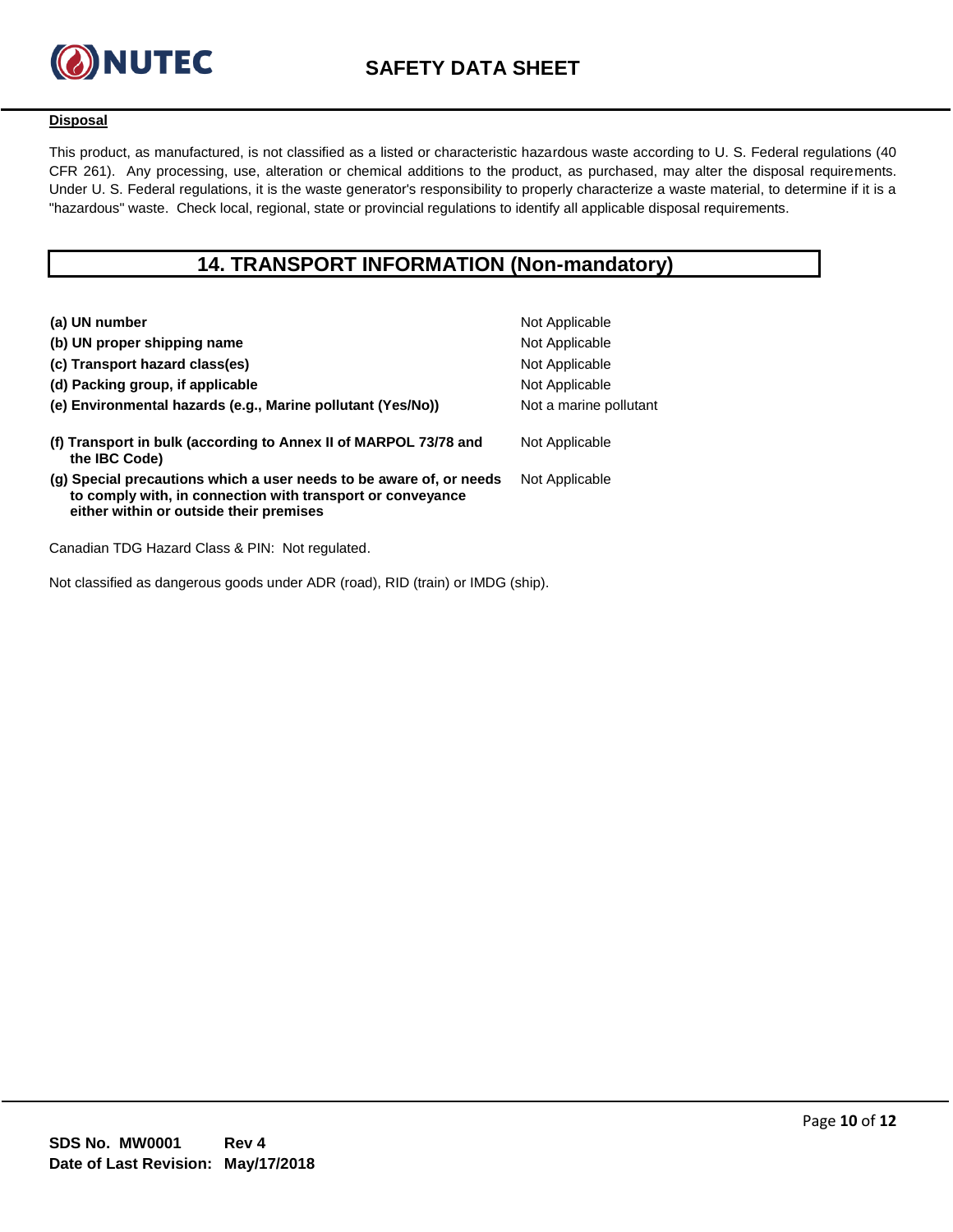

# **15. REGULATORY INFORMATION (Non-mandatory)**

#### **UNITED STATES REGULATIONS**

| <b>EPA</b>          | Superfund Amendments and Reauthorization Act (SARA) Title III - this product does not                 |  |  |
|---------------------|-------------------------------------------------------------------------------------------------------|--|--|
|                     | contain any substances reportable under Sections 302, 304, 313, (40 CFR 372). Sections 311            |  |  |
|                     | and 312 (40 CFR 370) apply (delayed hazard).                                                          |  |  |
|                     | Hazard Categories: Immediate Hazard - No                                                              |  |  |
|                     | Delayed Hazard - Yes                                                                                  |  |  |
|                     | Fire Hazard - No                                                                                      |  |  |
|                     | Pressure Hazard - No                                                                                  |  |  |
|                     | Reactivity Hazard - No                                                                                |  |  |
|                     | Toxic Substances Control Act (TSCA) - RCF is not required to be listed on the TSCA                    |  |  |
|                     | inventory.                                                                                            |  |  |
|                     | Comprehensive Environmental Response, Compensation and Liability Act (CERCLA)                         |  |  |
|                     | and the Clean Air Act (CAA) - this product contains fibers with an average diameter greater           |  |  |
|                     | than one micron and thus is not considered a hazardous air pollutant.                                 |  |  |
| <b>OSHA</b>         | Comply with <b>Hazard Communication Standards</b> 29 CFR 1910.1200 and 29 CFR 1926.59                 |  |  |
|                     | and the Respiratory Protection Standards 29 CFR 1910.134 and 29 CFR 1926.103.                         |  |  |
| <b>California</b>   | "Ceramic fibers (airborne particles of respirable size)" is listed in <b>Proposition 65, The Safe</b> |  |  |
|                     | Drinking Water and Toxic Enforcement Act of 1986 as a chemical known to the State of                  |  |  |
|                     | California to cause cancer.                                                                           |  |  |
| <b>Other States</b> | RCF products are not known to be regulated by states other than California; however, state            |  |  |

and local OSHA and EPA regulations may apply to these products. If in doubt, contact your local regulatory agency.

### **INTERNATIONAL REGULATIONS**

**Canada Canadian Workplace Hazardous Materials Information System (WHMIS)** – Classified as Class D2A – Materials Causing Other Toxic Effects.

> **Canadian Environmental Protection Act (CEPA)** - All substances in this product are listed, as required, on the Domestic Substance List (DSL).

#### **Europe Integration of RCF into ANNEX XV of the REACH Regulation**

RCF is classified under the CLP (classification, labelling and packaging of substances and mixtures) regulation as a category 1B carcinogen. On January 13, 2010 the European Chemicals Agency (ECHA) updated the candidate list for authorization (Annex XV of the REACH regulation) and added 14 new substances in this list including aluminosilicate refractory ceramic fibers.

As a consequence, EU (European Union) or EEA (European Economic Area) suppliers of articles which contain aluminosilicate refractory ceramic fibers in a concentration above 0.1% (w/w) have to provide sufficient information, available to them, to their customers or upon requests to a consumer within 45 days of the receipt of the request. This information must ensure safe use of the article, and as minimum contains the name of the substance.

# **16. OTHER INFORMATION**

#### **Additional Information on After Service Material**

As produced, all RCF fibers are vitreous (glassy) materials which do not contain crystalline silica. Continued exposure to elevated temperatures over time may cause these fibers to devitrify (become crystalline). The first crystalline formation (mullite) begins to occur at approximately 985° C (1805° F). Crystalline phase silica may begin to form at approximately 1100° C (2012° F). When the glass RCF